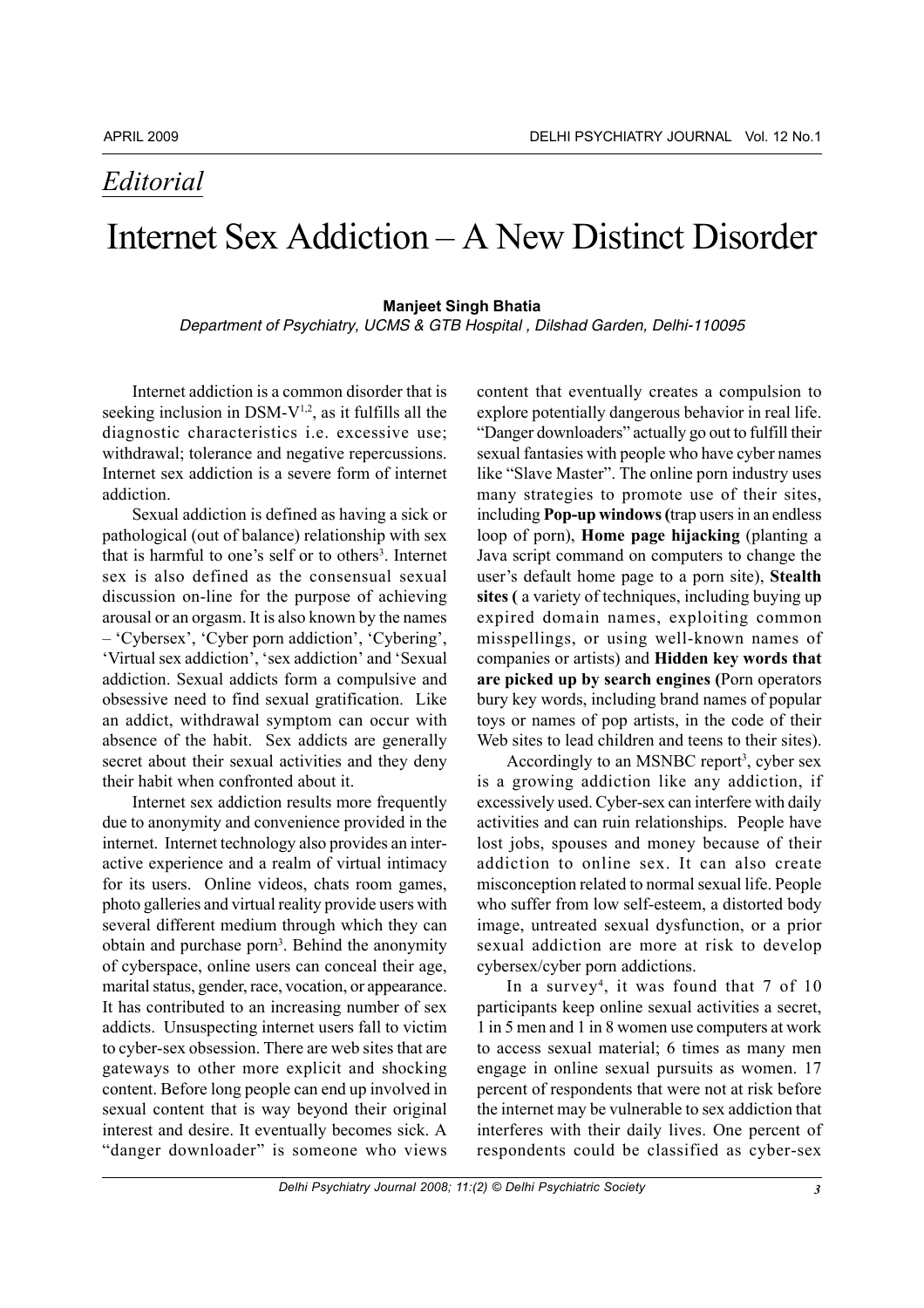compulsives. Estimates suggest that 1 in 5 Internet addicts are engaged in some form of online sexual activity (primarily viewing cyber porn and/or engaging in cybersex). Studies show that men are more likely to view cyber porn, while women are more likely to engage in erotic chat. The Cybersex Addiction Test<sup>5</sup> — (developed by Dr. Kimberly Young, contains ten questions and it outlines the common warning signs associated with the disorder), Porn Addiction Questionnaire (from Self Help: Overcoming Pornography Addiction) and Cybersex Addiction Questionnaire (Rob Weiss, M.A., from the Society for the Advancement of Sexual Health) can be used to assess the addiction.

Treating internet sex addiction requires special care, as complete abstinence from the computer isn't always possible in today's technological world. Addicts often need the computer for work or school making the temptation to return to online sex just a mouse click away. To help cybersex addicts understand the emotional and psychological factors leading to relapse, one can provide *in-person, telephone, and online counseling* for immediate, caring, and confidential advice to deal with addiction. The best thing is to avoid becoming cyber sex addicted is to abstain from surfing the net for

porn. The sites can also be blocked as done in some institutions and countries. The best way is to discuss the problem. There are websites<sup>1,3</sup> which are providing help to sex addicts. Participation in a local sex and love recovery group, stopping acting out, remove dissatisfaction with emotional or sexual life and psychotherapy sessions are other measures used. The self-help 12-Step programs *Sex and Love Addicts Anonymous* (SLAA) and *Sex Addicts Anonymous* (SAA) specialize in recovery from cybersex or Internet porn addiction.

#### **References**

- 1. Block JJ. Issues for DSM-V : Internet addiction. Am J Psychiatry 2008; 165 : 306 – 307.
- 2. Beard KW, Wolf EM. Modification in the proposed diagnostic criteria for Internet Addiction. Cyberpsychol Behav 2001; 4 : 377 – 383.
- 3. www.onlinesexaddict.com.
- 4. Dyar J. The Washington Times, January 2000, 26.
- 5. Young K. Are you addicted to Cybersex? Center for Internet Addiction Recovery, P.O. Box 72, Bradford, PA 16701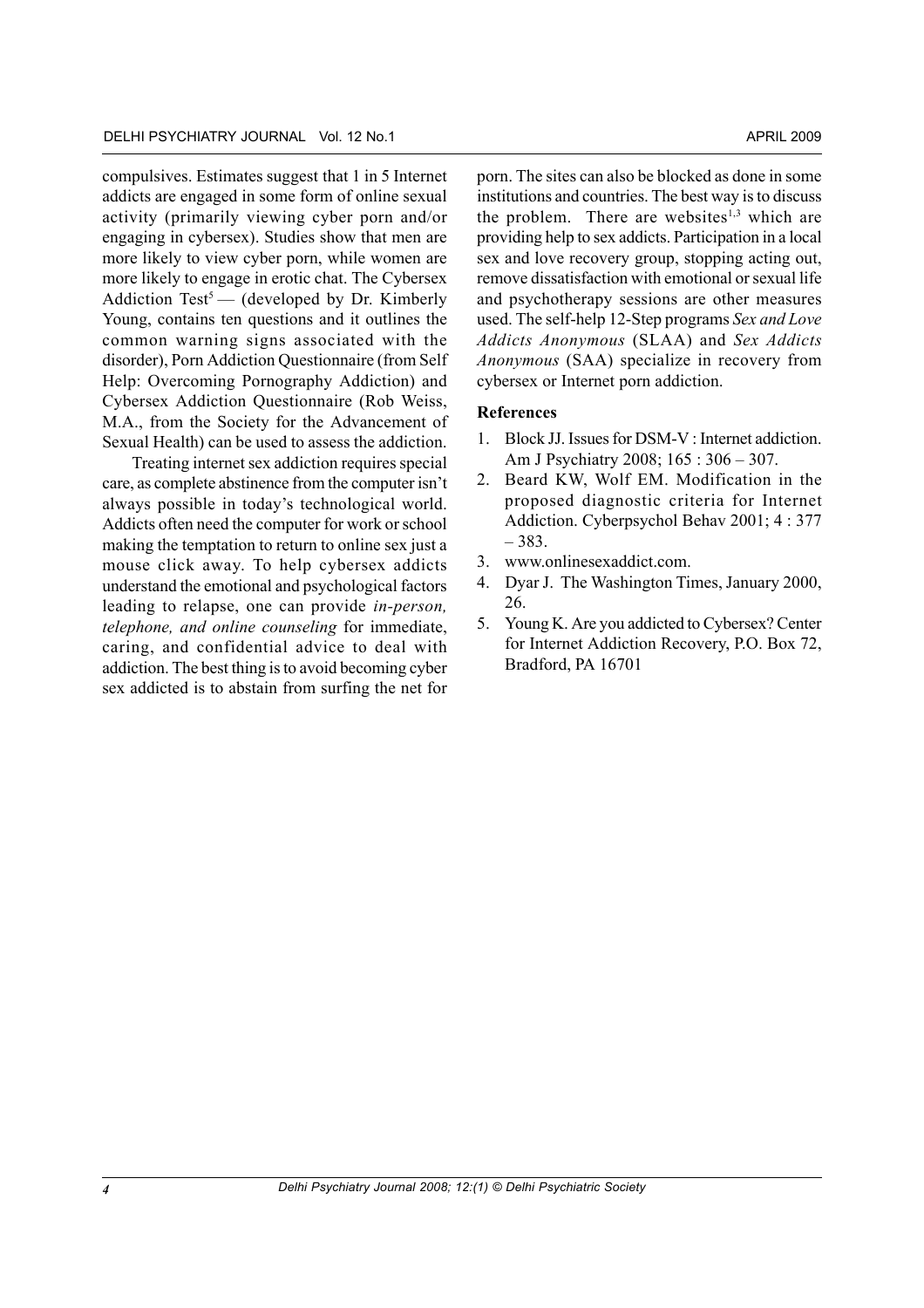# *Presidential Oration*

## Aerospace Psychiatry : Indo-Soviet joint manned space odyssy and yogic perspective

#### **J.M. Wadhawan**

*President, Delhi Psychiatric Society; Chairperson Department of Psychiatry, Sir Ganga Ram Hospital; Formerly Head, Department of Neuro Psychiatry, Institute of Aerospace Medicine, Bangalore*

#### *Illustrious Past Presidents, esteemed Delegates, Ladies and Gentlemen,*

I welcome you to the 18th Annual Delhi Psychiatric Society meeting at the Heritage Sariska Palace and Sariska wild life sanctuary. I express my profound gratitude and appreciation for electing me the President of Delhi Psychiatric Society. I wish to assure you that I will do my utmost to be worthy of your trust and support.

I have chosen Aerospace Psychiatry with special reference to Indo-Soviet joint manned space odyssey and Yogic perspective as themes of my presidential oration. I had the privilege of being a member of the team for selecting, training as well as evaluating the first Indian cosmonaut who ventured into space.

#### **History and future of Indian Space Programme**

India has become the 5th country in the world after US, Russia, Japan and European union to reach moon in 2008. It was India's first Prime Minister Pandit Jawahar Lal Nehru who in 1962 laid the foundation of India's space programme and on his birth centenary it is a befitting tribute to him to have our flag on moon (Table 1).

#### **Table-1: History and Future**

#### **Indo-Soviet Joint Manned Space Odyssey**

- Indian Cosmonaut: Rakesh Sharma
- 3rd April 11 April, 1984

#### **Aerospace Psychiatry : An Emerging New Field**

- Chandrayyan-I : 14th November 2008
- Chandrayyan-II : Between 2010 to 2012 & will be launched
- Manned Flight low earth orbit 2000 km above the earth-2014
- Manned Lunar mission 2020

India's use of outer space is expected to make significant contribution towards solving major national problems like mass illiteracy and exploitation of national resources. Space technology will also be used for satellite communication, satellite remote sensing for resource survey and management, environmental monitoring and metereological services. Images collected are analyzed to obtain information related to geology, hydrology, cartography, land use, forestry, snow cover and agriculture.

The significant of space Odyssey is scientific and military purposes, commercial, industrial and political.

#### **Effects of space flight**

Space flight exposes man to a number of unusual environmental stresses (Table 2). Weightlessness being the major stressor affects various organs of man though certain adaptive responses take place over with period of time which helps to cope with some of the problems of hostile environment of space. There are certain techniques and countermeasures which help to alleviate and reduce the severity of stressors of space flight. Psychiatrists and psychologists play a very significant role for selecting an ideal astronaut/ cosmonaut and maintaining his psychophysiological well being for his sustenance in space.

#### **Training of a cosmonaut**

The different aspects of training include: duration of 18 months to 2 years, zero gravity training, centrifuge rotation training and physical training.

#### **Yoga experiments**

• Aimed to determine the role of yogic exercises in minimizing the adverse effects of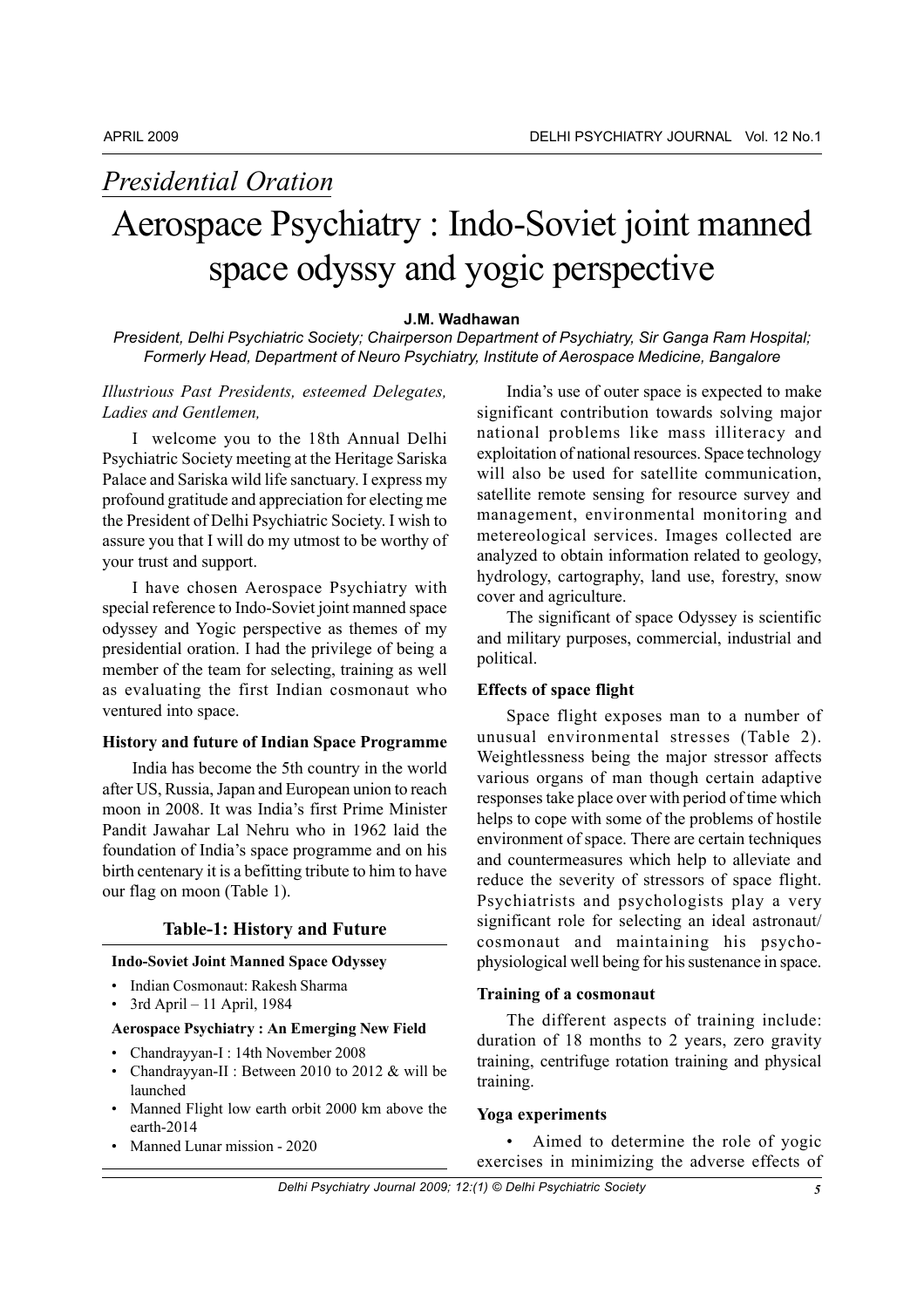weightlessness during the space flight from 3rd April to 11th April 1984.

#### **Table-2: Sresses during space flight**

#### *Environmental stresses during Space Flight*

- Internal elements of man
- Dynamic elements:
	- Weightlessness
		- Acceleration
- Physical elements :
	- Radiation safety
	- Artificial gas atmosphere and its contaminants

#### *Effect of Zero-g space environment on cardiovascular system*

- Head-ward fluid shift
- Complex neuro-humoral reflex mechanism
- Cardiovascular deconditioning

#### *Effects of Zero-g space environment on musculoskeletal system*

- Comparative disuse and atonia of muscles
- Decrease in bioelectric activity of neck, pelvis and back muscles
- Decrease in muscle volume particularly lower extremities
- Increase in performance time
- Diminished work capacity
- Rapid fatigue

#### *Space motion sickness*

- Americans : 80%
	- Soviet : 60%

#### *Spatial illusory sensations in weightlessness*

- Tumbling forward or backward
- Inverted or head down body position
- Spinning of body

#### *Nystagmus in space*

- Spontaneous nystagmus seen in both horizontal and vertical directions
- Positional nystagmus

#### *Selection of a cosmonaut*

- Selection amongst supernormal
- Performance evaluation on flight oriented psychomotor tasks
- **Isolation**

#### **Sequence of yoga exercises in cosmonauts**

Sequence of yoga exercises (on the ground) during training phase (Table-3).

#### **Table-3**

|         |              | Total                            | 60 Minutes |
|---------|--------------|----------------------------------|------------|
|         |              | 10. Pranayama                    | 4 Minutes  |
| 9.      |              | Aantrikhnidra                    | 3 Minutes  |
| 8.      |              | Savasana                         | 6 Minutes  |
|         | c)           | Dhanurasana                      | 1 Minute   |
|         |              | - Divipada                       | 1 Minute   |
|         | b)           | Salabhasana - Eikipada           | 1 Minute   |
|         |              | a) Bhujangasana                  | 1 Minute   |
| 7.      |              | Prone Posture                    |            |
|         | e)           | Chakrasana                       | 1 Minute   |
|         | $\mathbf{d}$ | Halasana                         | 1 Minute   |
|         |              | c) Matasyasana                   | 2 Minutes  |
|         |              | b) Sarvangasana                  | 2 Minutes  |
|         | a)           | Viparitakarani                   | 2 Minutes  |
| 6.      |              | Supine Posture                   |            |
|         | e)           | Ardha Matsyendrasana             | 2 Minutes  |
|         |              | d) Padmasana                     | 1 Minute   |
|         |              | c) Paschimatanasana              | 1 Minute   |
|         |              | b) Ustrasana                     | 1 Minute   |
|         |              | a) Sasankasana                   | 1 Minute   |
| 5.      |              | <b>Sitting Posture</b>           |            |
| 4.      |              | Uddiyana Bandha                  | 2 Minutes  |
|         | e)           | Parivitta Trikonasana            | 2 Minutes  |
|         |              | d) Fada Hastasana                | 1 Minute   |
|         |              | c) Ardha Chakrasana              | 1 Minute   |
|         |              | b) Parsva Konasana               | 2 Minutes  |
|         | a)           | Ardha Kati Chakrasana            | 2 Minutes  |
| 3.      |              | <b>Standing Posture</b>          |            |
| 2.      |              | Suryanamaskar                    | 5 Minutes  |
|         | c)           | Tiger stretch                    | 2 Minutes  |
|         |              | b) Stretch up exercise           | 5 Minutes  |
|         | a)           | Dhavati                          | 8 Minutes  |
| $1_{-}$ |              | Sithilikaran Vyayama             |            |
|         |              | Asanas/Exercises Time in minutes |            |

Asanas which cause cephalward flow of body fluids on ground are likely to activate pressure receptors in intrathoracic region.

- 1. Viparitakarani
- 2. Sarvangasana
- 3. Halasana
- 4. Uddiyana Bandha
- 5. Chakrasana

Asanas likely to influence vestibular system

- a) Viparitakarani
- b) Sarvangasana
- c) Halasana
- d) Chakrasana

Asanas likely to influence vestibular system are Asanas which cause cephalward flow of body fluids and involve neck movements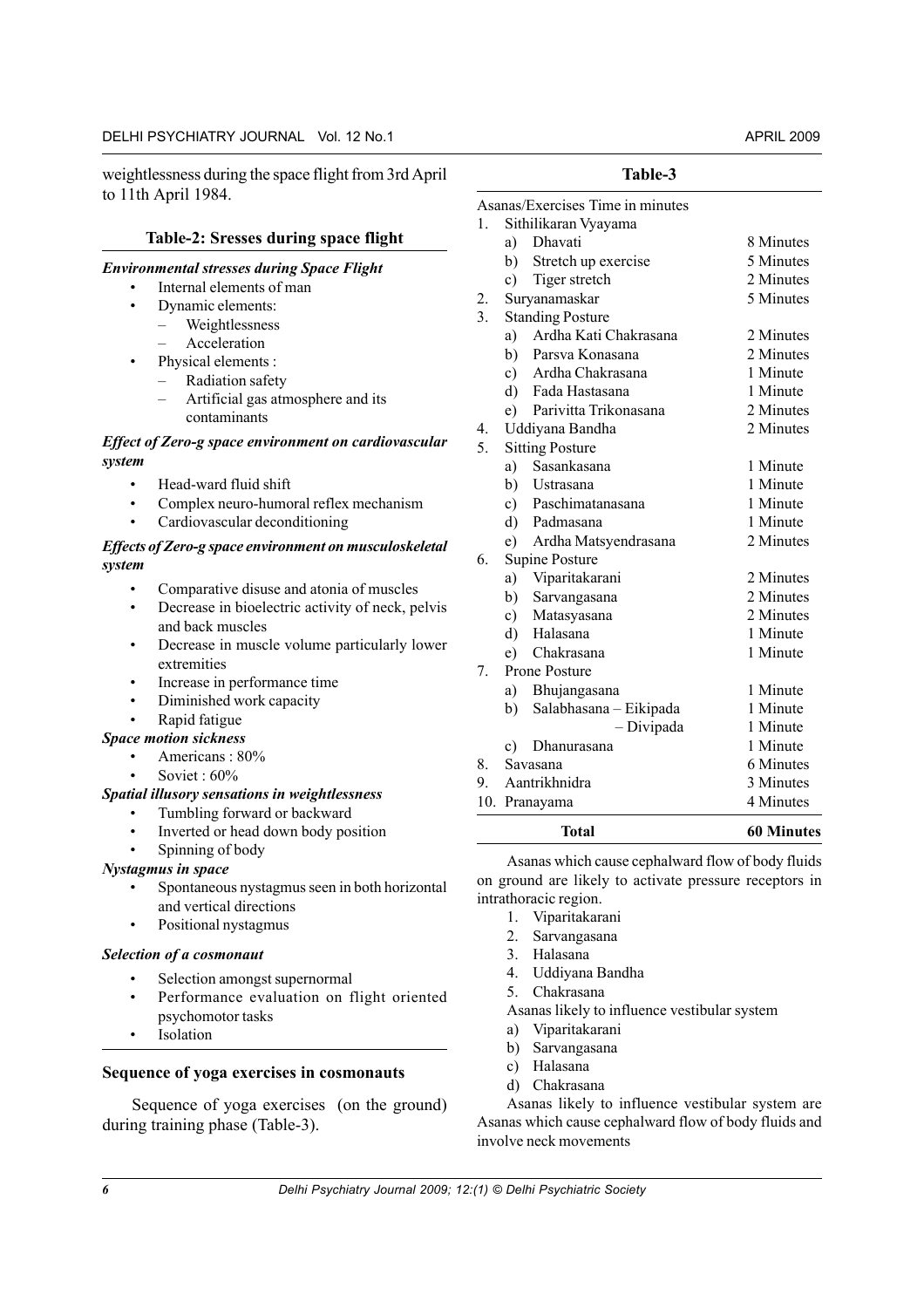- a) Viparitakarani
- b) Sarvangasana
- c) Halasana
- d) Chakrasana
- e) Sasankasana
- f) Ustrasana
- g) Tiger Stretch
- h) Rekha Gati
- i) Dhavati

Asanas likely to reduce space sickness by optimization of arousal

- a) Savasana
- b) Pranayama
- c) Anntrikshnidra

#### **Benefits of yoga exercises in cosmonauts**

Pulse rate and BP recorded before and after yogic exercise session during the pre-flight training (both Indian cosmonaut candidates) (Table 4)

| Table-4              |  |
|----------------------|--|
| luko roto nor minuto |  |

|                              |               |             | Pulse rate per minute Blood pressure |                  |  |
|------------------------------|---------------|-------------|--------------------------------------|------------------|--|
|                              | <b>Before</b> | After       | <b>Before</b>                        | After            |  |
| Subject 1 RS<br>Subject 2 RM | 60<br>72      | 60<br>66-72 | 116/70<br>120/70                     | 116/70<br>120/76 |  |

#### **Experiences in the orbit**

- Felt suspended upside down for 3-5 hours
- Face flushed
- Fullness of nose
- Temperature 99 degree F
- Positional disorientation
- Confusion
- Backache
- Beautiful views of earth and sky
- Orbital home comfortable

#### **Experiences in the orbit were rated by :**

- Inflight Mood Rating Questionnaire
- Medico-psychological Questionnaire

#### In Flight Yogic Exercise

- 1. Sithilikaran Vyayama Stage I- 1 minute
- 
- 2. Padahasthana 2 minutes
- 3. Parivratta trikonasana 2 minutes 4. Uttarasana 2 minutes
- 
- 5. Pranayama 2 minutes
	- **Total 10 minutes**

#### **Return to Earth**

- Returned from maiden space voyage on 11th April 1984
- Felt weight had gone up 3 times and this feeling lasted for 12-18 hours
- Disorientation, fuzziness of head lasted for 3 days
- After 3 days, felt as good as back to earth bound life

#### **Conclusions**

- Biomedical information obtained from manned space flight so far optimistic
- Various body systems are involved in the adaptation processes: in 1-2 months, man becomes relatively stable
- Yogic exercises had beneficial effects on the Indian Cosmonaut
- Future of planet earth lies on outer space
- Certain problems remain unsolved like increased susceptibility to illness, lowered resistance to infection and neuro-emotional changes
- Search on solution needs further experiments in this field of life sciences
- Evidence indicates that the extent of adaptation to weightlessness and to other forces can be manipulated by various means
- There is a promising role for Psychiatrists, Psycho-logists and other medical specialities.

### Stage II - 1 minute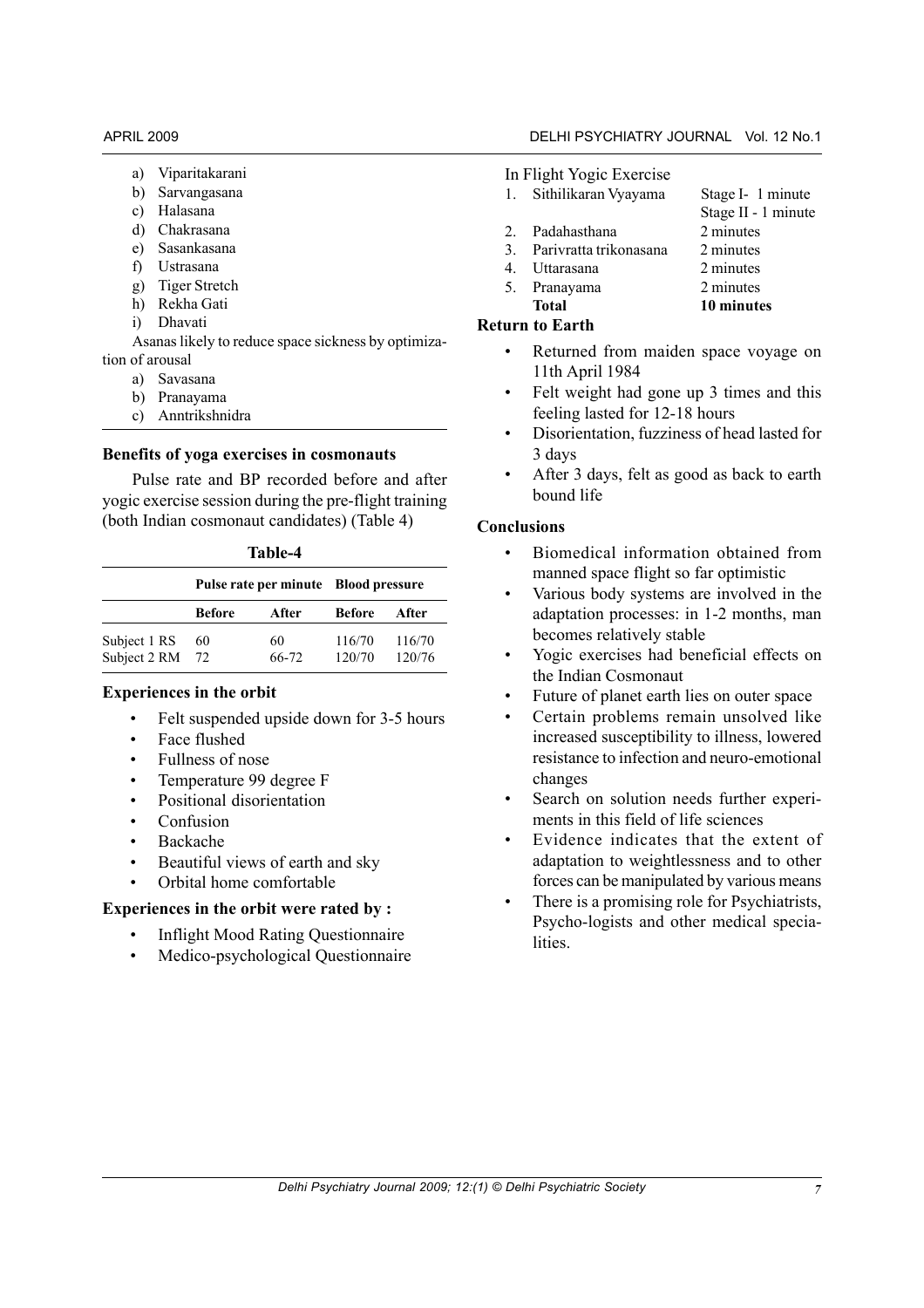*Ravi Pandey Memorial Award Paper*

### Gender Differences in Phenomenology of Patients with Obsessive Compulsive Disorder

**Ashish Khandelwal, Ashish Aggarwal, Amit Garg, R.C. Jiloha** *Department of Psychiatry, G.B. Pant Hospital, New Delhi-110002*

#### *Abstract*

*Previous studies have shown differences in clinical features of obsessive-compulsive disorder (OCD) between men and women, including mean age at onset of obsessive-compulsive symptoms (OCS), types of OCS, comorbid disorders, course, and prognosis. The aim of this study was to compare male and female patients with OCD on several demographic and clinical characteristics. All new patients with OCD (ICD 10, criteria) who sought treatment at the OCD clinic were evaluated. The assessment instruments used were the semi structured pro forma especially designed for the study, Yale-Brown Obsessive-Compulsive Scale and check list to evaluate OCD severity and symptoms, and a semistructured interview along with standard mental-state examination.*

*Forty seven percent of the patients (n = 31) were males. They had significantly earlier age at onset of OCD and were less likely to be married. They presented significantly more sexual obsessions and females with significantly more contamination obsessions and cleaning and checking compulsions. With regards to comorbidity, we did not find any differences in the frequency of co morbid psychiatric disorders between male and female patients with OCD. No significant differences were observed between sexes concerning family history of OCS or OCD, and global symptoms severity, either in obsession or compulsive subscale or insight point.*

*The present study confirms the presence of sex-related differences described in other countries and cultures.*

*The fact that the OCS starts earlier and probably have a worse impact in men can eventually lead to more specific and efficacious treatment approaches for these patients.*

*Keywords: Obsessive Compulsive Disorder, Gender differences, Phenomenology*

#### **Introduction**

Obsessive–compulsive disorder (OCD) was initially thought to be a relatively rare disorder. Although questions remain about the validity of lay interviews<sup>1</sup>, there is some evidence that OCD is a common psychiatric problem with an estimated lifetime prevalence rate of up to  $3.3\frac{62}{3}$ . Significant advances have been made in characterizing the phenomenology and neurobiology of this condition in recent years4,5,6. It has become clear that OCD is not simply a uniform or homogeneous disorder, but rather a heterogeneous disorder mediated by a range of different factors<sup>7</sup>. Gender, for example, may

provide a useful window onto the clinical and biological heterogeneity of OCD8. A number of studies have reported that onset of the disorder is earlier for males, and that early onset male OCD is more likely associated with tics<sup>7,9</sup>. However, a cohort of OCD subjects identified in the Epidemiological Catchment Area (ECA) study2 demonstrated a similar age of onset in men and women, perhaps pointing to differences between clinical and community samples. OCD in males has been characterized as a subtype with a more frequent history of prominent sexual, exactness and symmetry obsessions<sup>10,11</sup>, and checking, symmetry and bizarre compulsions<sup>10</sup>. Among females with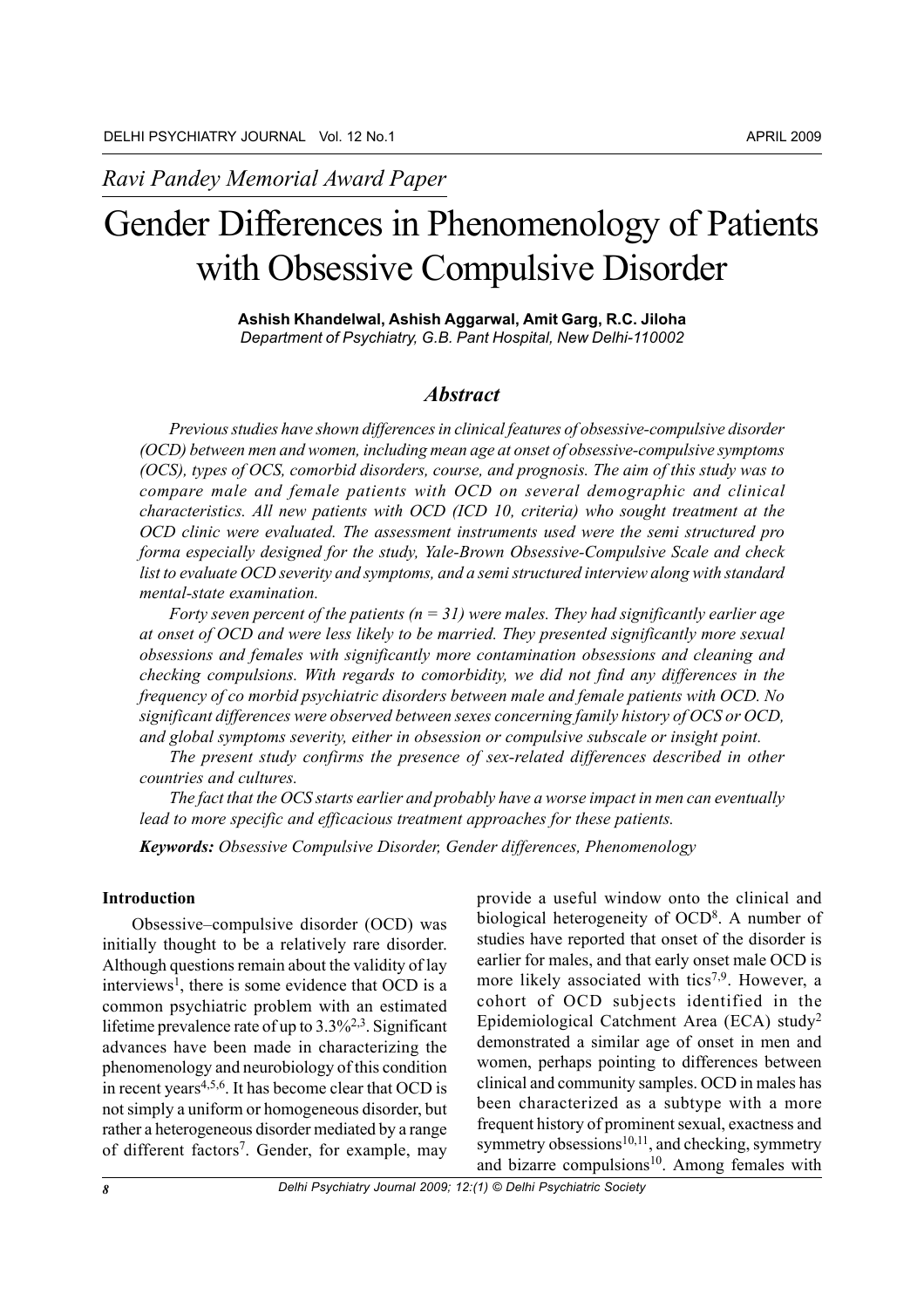OCD, washing rituals and contamination fears may be more common<sup>12,13</sup>. Again however, conflicting data regarding OCD patterns and gender exist, e.g., a higher rate of contamination obsessions was found among males in another study<sup>14</sup>. Few studies have found no sex difference in phenomenology of OCD<sup>15</sup>. Further there has been suggested that cultural differences may play a role in the phenomenology of OCD.

In addition to clinical research, studies of the role of gender in genetic studies of OCD have also been undertaken. Some studies of genes involved in monoaminergic neurotransmitter systems have suggested a sexually dimorphic association between OCD and polymorphisms of the catechol-O-methyltransferase gene (COMT) and the monoamine oxidase A gene (MAO-A). $16,17$ 

With regards to co morbidity, more than 50% of patients with OCD have co morbid psychiatric disorders<sup>18</sup>. Female subjects with OCD tend to have more of eating disorders<sup>12,19,20</sup> and depression<sup>12,19</sup> in comparison with males with OCD who showed more of social phobia<sup>20</sup>, hypomania<sup>20</sup>, depersonalization<sup>20</sup>, substance-related disorders<sup>20</sup>, and alcohol dependence19.

Though studies have shown sex differences in demographics, symptom profile, and co-morbidity in OCD, there are inconsistencies. In addition, there are only few studies from outside Western settings<sup>15,21</sup>, limiting the generalization of these findings across cultures. In this study, we investigated the sex related differences in subjects with OCD with respect to demographics, symptom profile, and comorbidity.

#### **Methodology**

The present study was conducted amongst the patients attending OCD clinic of the department of psychiatry of G. B. Pant Hospital and associated Maulana Azad Medical College, New Delhi. The OCD clinic runs once every week.

All the new patients who were registered in the clinic from December 2007 to October 2008 were screened and those who fulfilled the following criteria were taken for the study.

#### **Inclusion criteria**

- 1. Patients with OCD according to ICD 10
- 2. Patients willing to give a written informed consent for the study

#### **Exclusion criteria**

1. History of any psychiatric illness prior to the onset of OCD

As a result a total of 66 patients were recruited for the study.

#### **Assessment**

All the assessments were made once at the time of intake into the study. The patients were evaluated using a semi structured interview and standard mental-state examination for the purpose of diagnosing psychiatric disorder. Psychiatric diagnosis was made by ICD 10 criteria. Data on age, age of onset of OCD, sex, marital status, etc were collected and the findings were recorded on a semi structured proforma especially designed for the study. Severity of OCD was assessed with the first 10-items of the Y-BOCS, a clinicianadministered scale developed to assess the severity of obsessions and compulsions, independent of the number and type of obsessions or compulsions present $22$ . The Y-BOCS also includes a symptom checklist that contains a list of obsessions and compulsions.. The score for item 11 on the Y-BOCS was considered as the measure of insight level. Score of degree on item 11 of Y-BOCS are considered to mark the boundary between awareness and no awareness of the illness.<sup>23</sup>

#### **Statistical analysis**

Statistical analysis was carried out with a commercial software package (SPSS, version 11.5). For the analysis of two categorical variables Chisquared test (Fischer test where applicable) was used. Student's t-test was used to compare continuous variables between two groups and to compare categorical dichotomous versus continuous variables. Further, to examine the influence of sex on symptom profile and comorbidity of OCD, we performed a logistic regression analysis after controlling for the age at onset and reported the adjusted p values. All tests were 2 tailed, and statistical significance was set at  $p < 0.05$ .

#### **Results**

#### *Socio demographic variables:*

Table 1 shows the comparison of the socio demographic profile of male and female patients

*Delhi Psychiatry Journal 2009; 12:(1) © Delhi Psychiatric Society 9*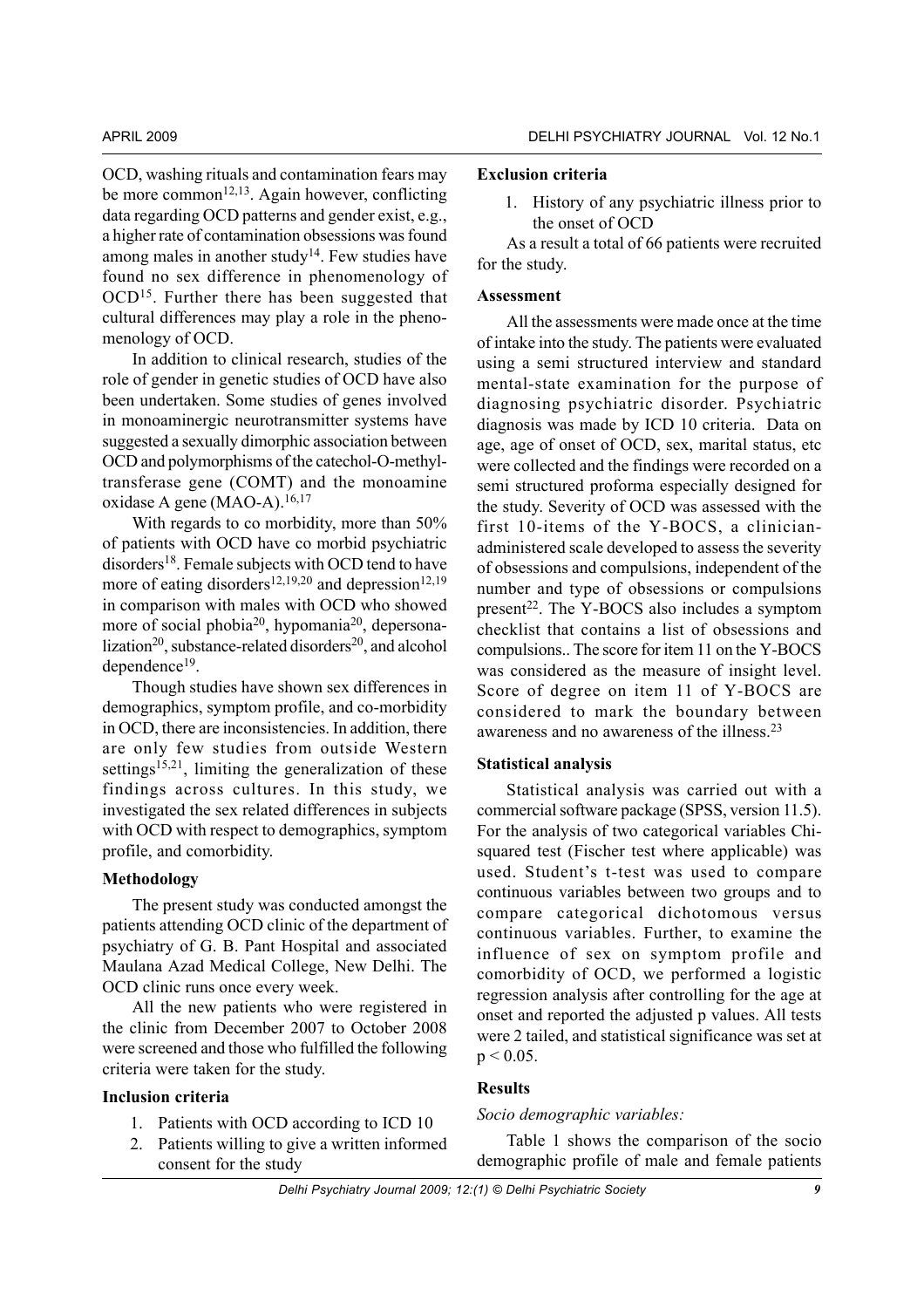#### with OCD.

As per table 1a, males had earlier age at onset and at assessment as compared to females and the difference in the mean ages was significant.

Table 1b shows that there were significant differences with regards to the marital status with 54.8% of males being married as compared to 65.7% of females. No significant differences were observed with regards to religion, background, presence of precipitating factor and presence of family history of psychiatric illness.

Table 1c shows the educational and occupational details of the study patients.

As shown in table 2a, after adjusted for age at assessment, males had significantly higher rates of sexual obsessions and females had higher rates of contamination obsessions. Table 2b shows the frequency of compulsions in males and females cases with OCD. Females had higher proportion of cleaning and checking compulsions. Initial chi square analysis showed a trend toward a higher rate of checking compulsions in female subjects; however, this association became weaker when logistic regression analysis was performed controlling for age at onset.

There was no difference in the mean Y-BOCS

#### **Table-1: Socio demographic details Table 1a:**

| Variable                                                 |                        | <b>Males</b>         |                        | <b>Females</b>       | P value                |  |
|----------------------------------------------------------|------------------------|----------------------|------------------------|----------------------|------------------------|--|
|                                                          | mean                   | SD.                  | mean                   | <b>SD</b>            |                        |  |
| Age at assessment<br>Age at onset<br>Duration of illness | 24.35<br>19.25<br>4.89 | 4.82<br>5.67<br>3.19 | 27.34<br>23.19<br>4.50 | 5.36<br>6.41<br>2.98 | 0.021<br>0.019<br>0.32 |  |

(Independent sample t-test)

| Variable                | Sub group                            | chi                  | p                 |                      |                          |        |       |
|-------------------------|--------------------------------------|----------------------|-------------------|----------------------|--------------------------|--------|-------|
|                         |                                      | Male                 |                   | Female               |                          | Square | value |
|                         |                                      | Frequency            | Percent           | Frequency            | Percent                  | value  |       |
| Marital status          | Unmarried<br>Divorced/<br>separated  | 14<br>17             | 45.2<br>54.8      | 9<br>23              | 25.7<br>65.7             | 9.61   | 0.02  |
| Religion                | Hindu<br>Muslim<br>Sikh<br>Christian | 20<br>09<br>02<br>00 | 64.5<br>29<br>6.5 | 21<br>12<br>01<br>01 | 60<br>34.2<br>2.9<br>2.9 | 1.58   | 0.66  |
| Background              | Rural<br>Urban                       | 10<br>21             | 32.3<br>67.7      | 9<br>27              | 25.7<br>74.3             |        |       |
| Family<br>History       | Present<br>Absent                    | $\overline{4}$<br>27 | 12.9<br>87.1      | 3<br>32              | 8.6<br>91.4              |        |       |
| Precipitating<br>factor | Present<br>Absent                    | 6<br>25              | 19.4<br>80.6      | 5<br>30              | 14.9<br>85.1             |        |       |

#### **Table 1b:**

(Chi Square test)

#### **Gender differences in OCS**

The frequencies of obsessive-compulsive symptoms are shown in Table 2. scores as well as score on insight item (point 11) of YBOCS between the 2 OCD groups, as is shown in Table 2c.

*10*

*Delhi Psychiatry Journal 2009; 12:(1) © Delhi Psychiatric Society*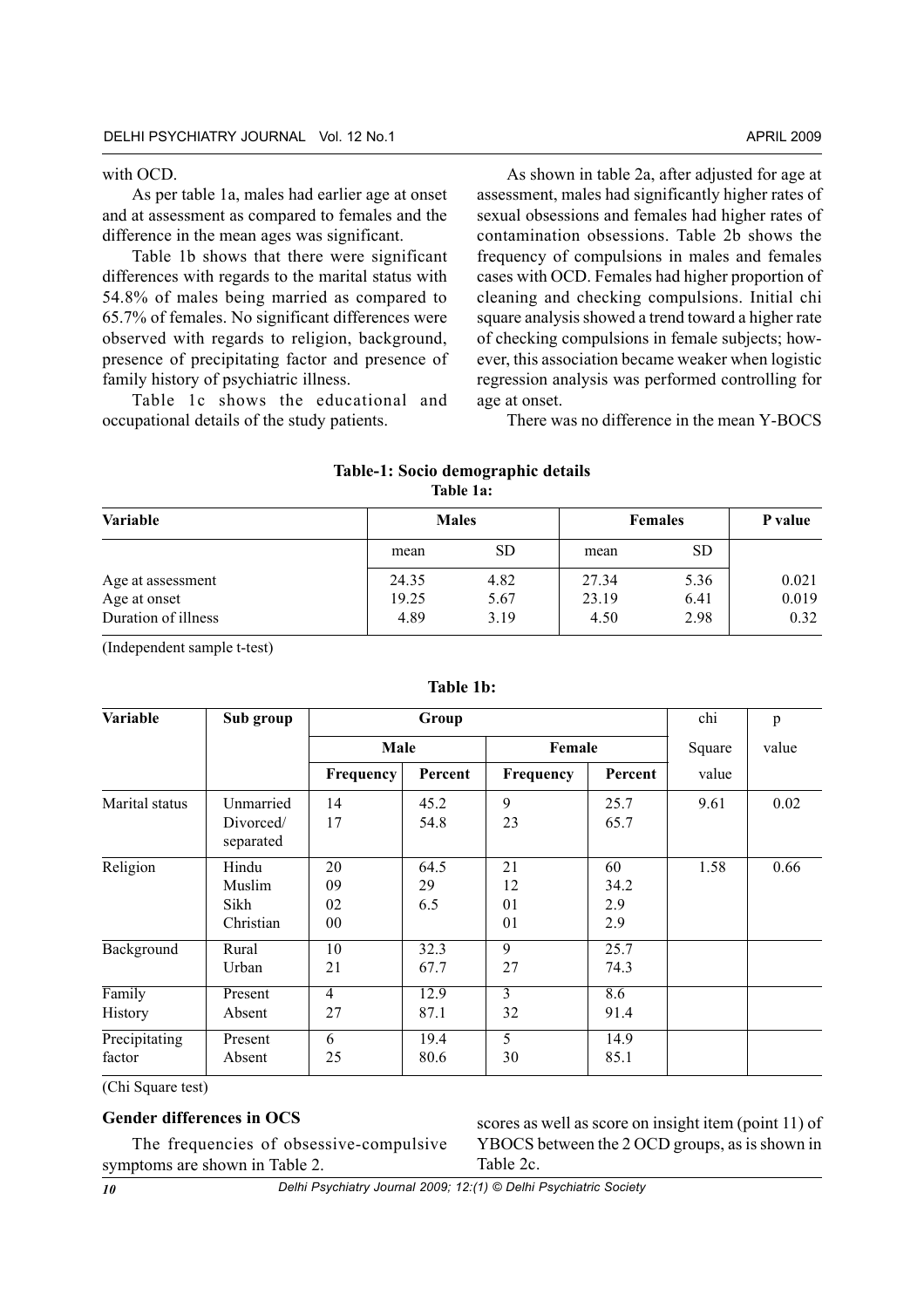| TAVIV 1V.           |  |  |  |  |  |  |  |  |  |
|---------------------|--|--|--|--|--|--|--|--|--|
| chi<br>$\mathbf{p}$ |  |  |  |  |  |  |  |  |  |
| square              |  |  |  |  |  |  |  |  |  |
| 0.62                |  |  |  |  |  |  |  |  |  |
|                     |  |  |  |  |  |  |  |  |  |
|                     |  |  |  |  |  |  |  |  |  |
|                     |  |  |  |  |  |  |  |  |  |
|                     |  |  |  |  |  |  |  |  |  |
|                     |  |  |  |  |  |  |  |  |  |
|                     |  |  |  |  |  |  |  |  |  |
|                     |  |  |  |  |  |  |  |  |  |
|                     |  |  |  |  |  |  |  |  |  |
|                     |  |  |  |  |  |  |  |  |  |
| 2.6                 |  |  |  |  |  |  |  |  |  |

**Table 1c:**

**Table-2: Clinical symptom profile at the time of assessment**

| <b>Obsessions</b>     | <b>Males</b> |         | <b>Females</b> |         | chi    | Unadjusted | Adjusted |
|-----------------------|--------------|---------|----------------|---------|--------|------------|----------|
|                       | Frequency    | Percent | Frequency      | Percent | square | р          |          |
| Contamination         | 12           | 38.7    | 29             | 82.8    | 13.61  | 0.00       | 0.01     |
| Sexual                | 12           | 38.7    | 6              | 17.1    | 3.85   | 0.059      | 0.048    |
| Hoarding/saving       | 5            | 16.1    | $\mathfrak{D}$ | 5.7     | 1.88   | 0.24       | 0.21     |
| Symmetry              | 17           | 54.8    | 17             | 48.6    | 0.25   | 0.63       | 0.52     |
| Aggression            | 20           | 64.5    | 17             | 48.6    | 1.69   | 0.22       | 0.29     |
| Religion              | 11           | 35.4    |                | 20      | 1.98   | 0.17       | 0.21     |
| Somatic<br>obsessions | 9            | 29      | 11             | 31.4    | 0.04   | 1.00       | 1.2      |
| Miscellaneous         | 27           | 87      | 30             | 85.7    | 0.02   | 1.00       | 0.98     |

#### **Table 2a: Obsessions:**

(Chi square, logistic regression)



**Figure 1: Gender differences in obsessive symptoms**

*Delhi Psychiatry Journal 2009; 12:(1) © Delhi Psychiatric Society*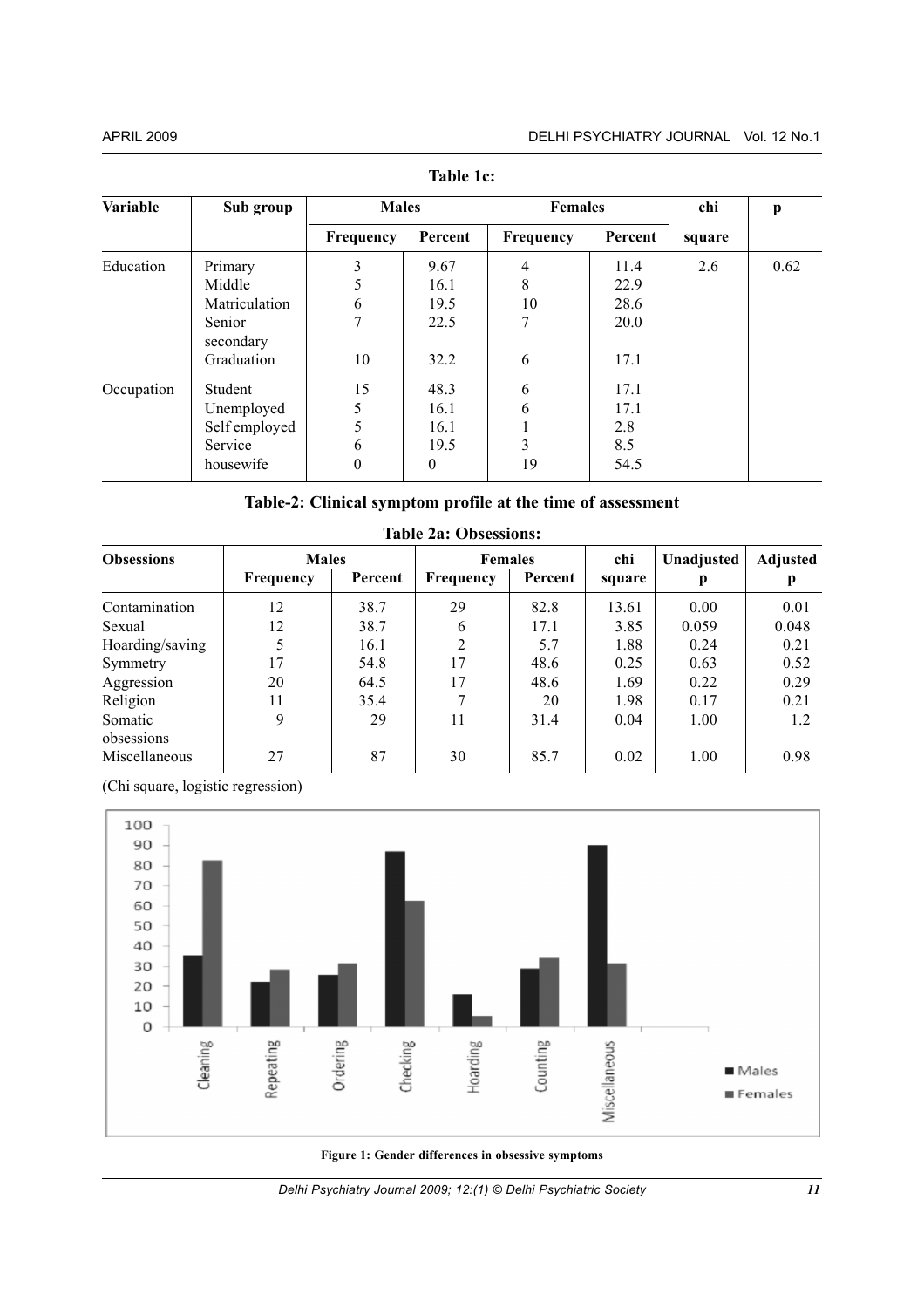| <b>Compulsions</b> | <b>Males</b> |         | <b>Females</b> |         | chi    | Unadjusted | Adjusted |  |
|--------------------|--------------|---------|----------------|---------|--------|------------|----------|--|
|                    | Frequency    | Percent | Frequency      | Percent | square |            |          |  |
| Cleaning/Washing   | 11           | 35.5    | 29             | 82.8    | 15.4   | 0.00       | 0.01     |  |
| Repeating          | 7            | 22.6    | 10             | 28.5    | 0.30   | 0.77       | 0.66     |  |
| Ordering/Arranging | 8            | 25.8    |                | 31.4    | 0.25   | 0.78       | 0.60     |  |
| Checking           | 27           | 87.1    | 22             | 62.8    | 5.0    | 0.04       | 0.052    |  |
| Hoarding           |              | 16.1    |                | 5.7     | 1.88   | 0.24       | 0.35     |  |
| Counting           | 9            | 29      | 12             | 34.2    | 0.20   | 0.79       | 0.7      |  |
| Miscellaneous      | 28           | 90      | 30             | 85.7    | 0.32   | 0.71       | 0.92     |  |

**Table 2b: Compulsions:**

(Chi square, logistic regression)



**Figure 2: Gender differences in compulsive symptoms**

#### **Gender differences in Comorbid psychiatric disorders**

The patterns of comorbidity in male and female subjects are described in Table 3. Male subjects with OCD were more likely to have higher rate of social phobia, tic disorders, sexual disorders, hypochondriasis and psychosis, whereas female subjects had a significantly higher rate of depression, panic disorder, dysthymia, agoraphobia and trichotillomania. However, none of the differences were found to be significant.

#### **Discussion** *Demographics*

Our finding of a roughly equal distribution of males and females with OCD is consistent with a

range of previous clinical research studies $18$ . The male: female ratio has been observed to be around 1:1.67 (range: 1.25:1 to 1:3.8).

There have been other studies, which have found greater prevalence in males $24$ . The authors have explained that this excess may be due to the socio-cultural taboos, prevalent in Eastern communities, in which women feel hesitant to consult a doctor, and moreover, certain rituals like washing and cleaning are deeply ingrained in their societies, so that lesser number of women feel them to be absurd or irrelevant.

The mean age in males was 24.35 years and in females was 27.34 years. The observations were similar to the earlier findings of younger age in males as compared to females $24$ . But, one study from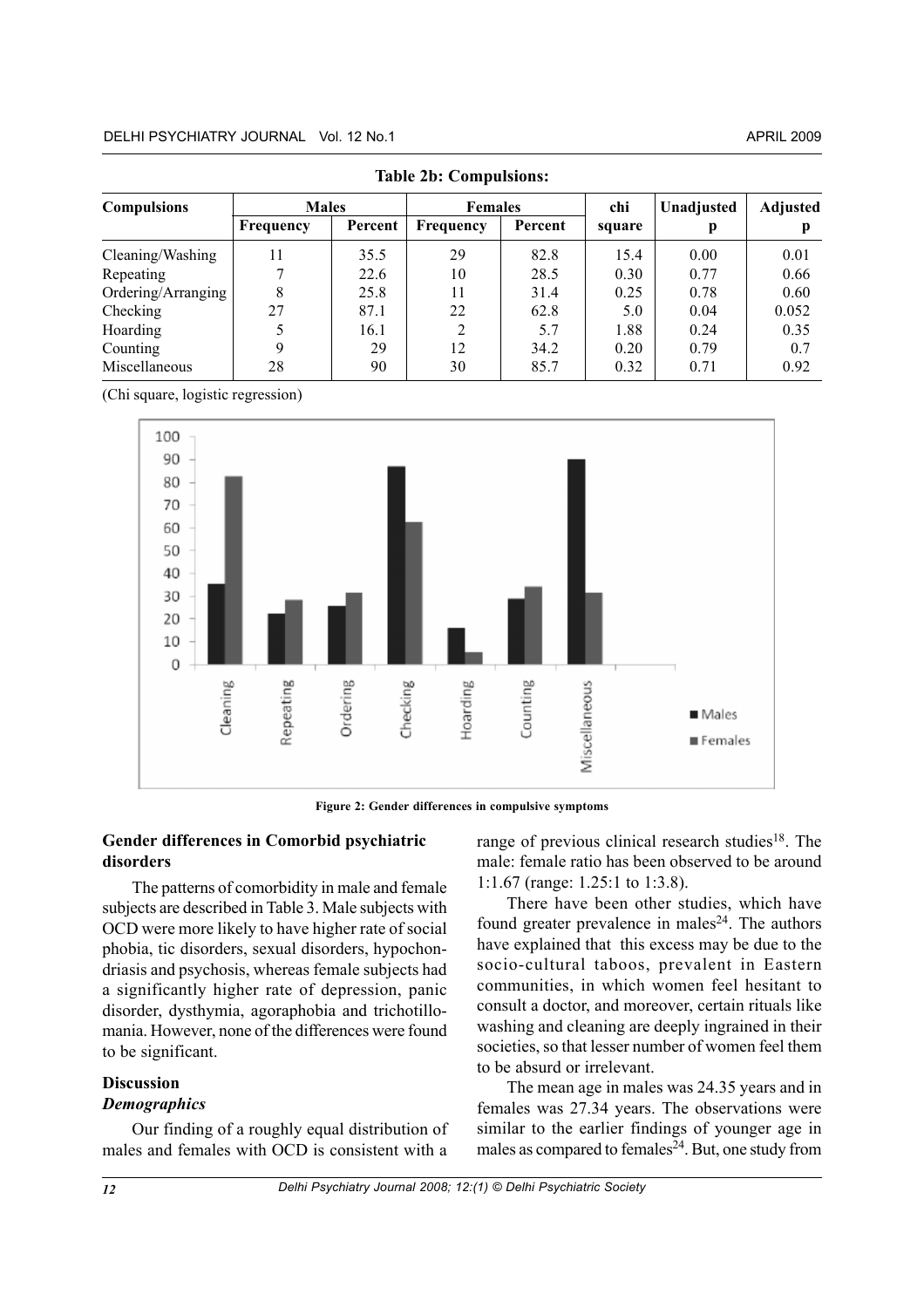| TADIE ZC: Y BUUS SUUKE                                       |              |                |      |  |  |  |  |  |
|--------------------------------------------------------------|--------------|----------------|------|--|--|--|--|--|
| Variable                                                     | <b>Males</b> | <b>Females</b> | p    |  |  |  |  |  |
| YBOCS Obsession Score (SD)                                   | 13.6(2.73)   | 14.1(2.99)     | 0.46 |  |  |  |  |  |
| YBOCS Compulsion Score (SD)                                  | 11.9(2.82)   | 13.02(2.87)    | 0.78 |  |  |  |  |  |
| <b>YBOCS</b> Total Score (SD)                                | 25.58(5.02)  | 27.20 (5.42)   | 0.21 |  |  |  |  |  |
| Score on YBOCS 11th point for the assessment of insight (SD) | 1.45(0.56)   | 1.28(0.51)     | 0.23 |  |  |  |  |  |

**Table 2c: Y BOCS SCORE**

(Independent sample T test, SD=Standard deviation)



**Figure 3: Gender differences in mean YBOCS scores**

India,25 found mean age of males and females to be 33 years and 35 years respectively. This could probably be due to the prevailing social taboos in the past (the study was conducted around 40 years back), where most patients felt hesitant to consult a psychiatrist, and would do so only when the illness used to become severe; or it could be due to meager availability of psychiatric services.

The finding of earlier age of OCD onset in males is also consistent with previous work $18,26,20,27$ 

Mean duration of illness in males was 4.89 years, in females it was found to be 4.50 years. The

| Comorbidity      | <b>Males</b>   |         | <b>Females</b>   |         | chi    | Unadjusted | Adjusted |
|------------------|----------------|---------|------------------|---------|--------|------------|----------|
|                  | Frequency      | Percent | <b>Frequency</b> | Percent | square | p          | p        |
| Psychosis        |                | 3.2     | $\theta$         |         |        |            |          |
| Depression       | 12             | 38      | 17               | 48.6    | 1.31   | 0.31       | 0.25     |
| Dysthymia        |                | 3.2     |                  | 8.5     | 0.82   | 0.61       | 0.45     |
| Agoraphobia      | $\overline{0}$ |         | $\mathfrak{D}$   | 5.7     | 2.3    | 0.21       |          |
| Social phobia    | 4              | 12.1    |                  | 2.8     | 2.73   | 0.17       | 0.23     |
| Tic disorder     | 3              | 9.7     | 0                |         | 3.54   | 0.09       |          |
| GAD              | $\theta$       |         | $\Omega$         |         |        |            |          |
| Trichotillomania | $\overline{0}$ |         |                  | 2.8     |        |            |          |
| Panic disorder   | $\overline{2}$ | 6.5     | 4                | 11.4    | 0.49   | 0.67       | 0.8      |
| Hypochondriasis  | $\overline{2}$ | 6.5     | $\Omega$         |         | 2.3    | 0.21       |          |
| Sexual disorder  | 3              | 9.7     |                  |         | 3.54   | 0.09       |          |
| None             | 8              | 25.8    | 11               | 31.4    |        |            |          |

**Table 3: Gender differences in comorbidity**

(Chi square, Fischer test, logistic regression)



results observed were similar to those found in the earlier studies.18,24

No significant differences was observed in the religion, background or family history of psychiatric illness or presence of precipitating factor was found between the two genders.

Regarding the educational status, 10.6% had attained primary education (Class 5) or below. 19.7% studied till class eight, 24.2% studied till X class, 21.2% completed their schooling (Class12), and the remaining 24.2% were graduates and above. Studies conducted in the past, $2,24$  have found that though there was an excess of individuals with

*Delhi Psychiatry Journal 2009; 12:(1) © Delhi Psychiatric Society*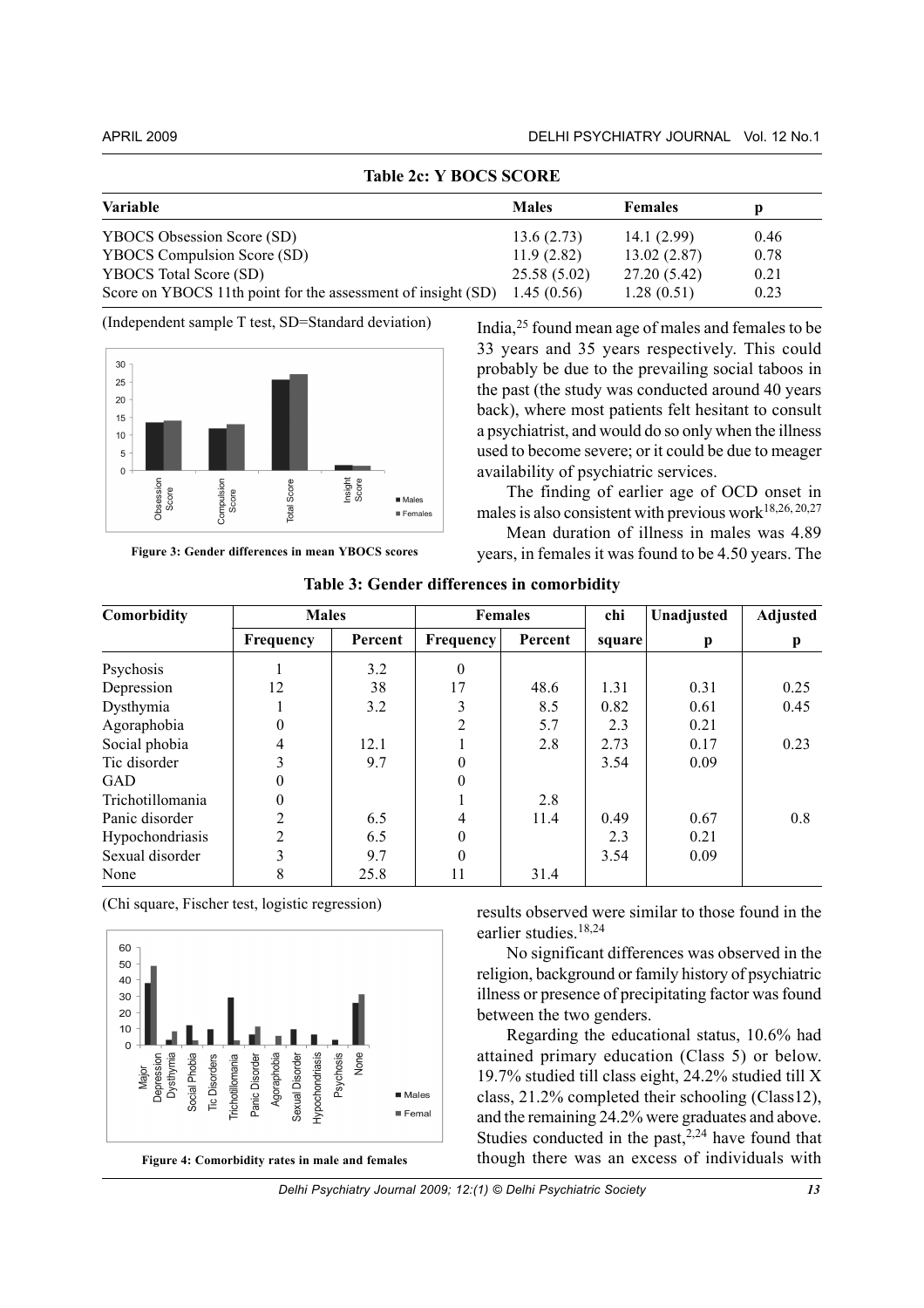higher intelligence in the case group 31% of the cases were students, 22.6% were employed and 54% were housekeepers. Only 16% patient was currently unemployed. The results found are in keeping with earlier study conducted in India28, in which an excess of students and housekeepers was found.

#### **Obsessive-compulsive symptoms**

The obsessive-compulsive phenomenology in our sample of patients with OCD is broadly consistent with the results from other studies. The higher frequency of sexual obsessions in males has been reported previously<sup>10,29,30,31</sup>. An Indian study<sup>32</sup> done also reported higher prevalence of sexual obsessions in males as compared to females. Lower prevalence in females could be because of the taboo related to discuss these obsessions. Females had significantly higher rates of contamination obsessions which is in concordance with previous literature.<sup>29,30,32</sup> However, a recent Indian study<sup>11</sup> again did not report any significant gender differences with regards to these obsessions.

Females had significantly higher prevalence of cleaning compulsions than males. This finding had been previously reported.12,20,29,31,32 However, various other western studies have shown no significant gender differences with regards to the cleaning compulsions. There are some data from India to suggest preponderance of themes of dirt and contamination in Hindus<sup>33</sup>.

A range of previous studies has found symptom patterns that are in variation with our findings. No significant differences with respect to religious obsessions were found in our study, though a higher trend was reported in males. Previous studies have reported significantly higher rates of religious obsessions in males $11,29,31$ . Previous studies have reported the role of religion and religiosity on the obsessional content in some cultures<sup>34</sup>, but it is not clear if the sex has any influence on religiosity and religious practices and the influence thereof on the obsessional content. Our study did not find any significant differences with respect to other OC symptoms, though it has reported in the literature that aggressive obsessions have been associated with females<sup>10</sup>, whereas males have shown primary obsessive slowness<sup>20</sup>, concern with numbers<sup>35</sup> miscellaneous compulsions have also been reported

to be in excess in males $10,11$ . The explanation for this varying symptom patterns across studies is currently speculative. It could possibly represent a cross-cultural variation in the phenotypic expression of OCD. Differing sample characteristics may also account for the variations across studies. Whether cultural factors could determine sex differences in the phenomenology of obsessional symptoms is unclear. However, studies that report on the phenomenology of OCD in Indian patients<sup>36</sup> support the view that symptom profile is similar to that described in the Western population<sup>18</sup>.

We did not find any gender differences in the YBOCS total score, score on obsessive or compulsive scale or on the insight item of YBOCS.

#### **Comorbidity**

It is noteworthy that 72% of the patients in the current study presented at least one additional comorbid Axis I disorder, confirming that comorbidity is the rule rather than the exception in OCD. However, men and women did not differ in the general prevalence rates of comorbidity with other psychiatric disorders. Men in this sample were more likely to present with chronic tics<sup>11</sup> and tended to present with more social phobia than women $20,30$ . Previous studies have also shown that patients who present chronic tics or Tourette syndrome associated with OCD are predominantly males with early onset of symptoms.37

Our results did not support the studies that reported major depression to be significantly higher in female subjects with  $OCD^{10,19}$ , but are consistent with studies that reported no relationship<sup>20,21</sup>. However, the frequency of depression was higher in females than in males. The finding of no sex differences in frequency of depression is contrary to general population sex differences with respect to prevalence of depression. This may be partly due to exclusion of patients with a diagnosis of primary affective disorders. Similarly no significant difference with regards to dysthymia was found in our study.

Another finding is the higher frequency of psychosis comorbid among male patients, which was supported by the findings of another study investigating clinical characteristics in OCD with schizophrenia. The ratio of males among OCD patients with schizophrenia was 75%, whereas it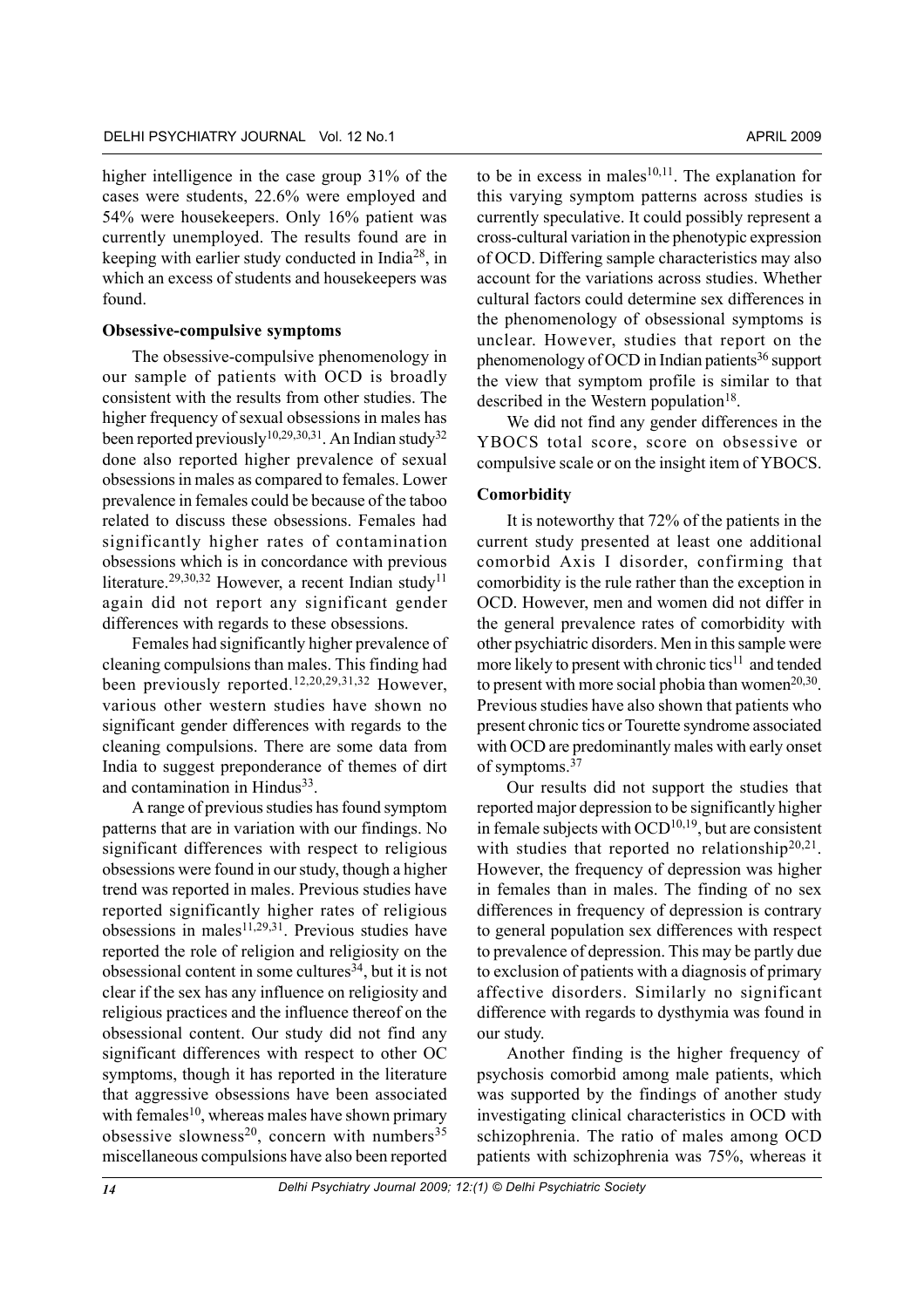was 40% among OCD patients without schizophrenia in that particular study<sup>38</sup>. We could find only 1 case where psychotic symptoms started after the onset of OCD. The rarity could be because of the fact that cases where psychosis is primary were excluded.

Females had more simple phobias and trichotillomania compared to men. Sexual disorders were reported by around 10 % of males and none of females. This could be because of taboo related to sexual disorders especially in Indian females.

No case of eating disorder was found in our study. This could be because of rare reporting of eating disorders in studies from developing countries including India21 and could be a correlate of cultural beliefs and attitudes.

Other co-morbid psychiatric disorders were either absent or very rare for any meaningful statistical conclusions.

The rarity of other psychiatric disorders in our sample could be because of the low sample size and that patients were taken from OCD clinic of a referral hospital were patients with other psychiatric disorders were more likely to be seen in the general psychiatry OPD. Also only clinical interview and standard mental status examination was used to diagnose psychiatric co morbidity.

#### **Limitations of our study included:**

- 1. Our study sample was subject to the biases of referral patterns and selection criteria. Patients were recruited from single treatment centre only and from one specialised clinic, so the degree to which the results can be generalised to other cohorts of patients with obsessive compulsive disorder is uncertain.
- 2. Structured diagnostic schedules were not used for diagnosing psychiatric illness. However, another study done at the centre showed that the diagnosis made by residents have high concordance with the diagnostic criteria. Also, personality disorders were not evaluated in the study.
- 3. The sample size was small for major inferences to be drawn probably limiting the study power to detect expected differences between the study groups.

In conclusion, the present study showed that males had earlier age at onset of OCD and were

less likely to be married. They had more sexual obsessions, where as females had more of contamination and cleaning compulsions. No significant differences were observed with regards to YBOCS scores and in the frequency of comorbid psychiatric disorders.

To summarize, our study supports that there are gender related differences in OCD. Although considered a unitary condition in the current classifications, OCD is a very heterogeneous disorder with innumerous phenotypic expressions and important sex-related differences. This probably reflects complex interactions between different environmental and biological etiologic factors, including cultural influences and life events, genetic, perinatal, endocrine, and neurobiological components. Currently, biologic research into gender-related differences in OCD is restricted to genetic studies that have inconsistently suggested a sexual dimorphic distribution of catechol-Omethyl transferase and monoamine oxidase genes. More research in this area is still needed, including even larger and more representative samples of patients from India, which is a very large and heterogeneous country. An evaluation of possible gender differences regarding specific OCD symptoms dimensions would also be warranted. Future investigations on OCD gender differences should also comprise community samples because treatment-seeking individuals possibly have some particular clinical features, including higher severity of symptoms.

Also, further research on gender differences in OCD should focus on neurobiologic, family, and treatment studies. A synthesis of evidence from these varying aspects will be necessary to further our understanding of the possible role of gender in OCD.

#### **References**

- 1. Nelson E, Rice J. Stability of diagnosis of obsessive compulsive disorder in the Epidemiologic Catchment Area study. Am J Psychiatry 1997; 154 : 826 – 31.
- 2. Karno M, Golding JM, Sorenson SB, Burnam MA. The epidemiology of obsessive compulsive disorder in five US communities. Arch Gen Psychiatry 1988; 45 : 1094 – 9.
- 3. Weissman MM, Bland RC, et al. Neurobiology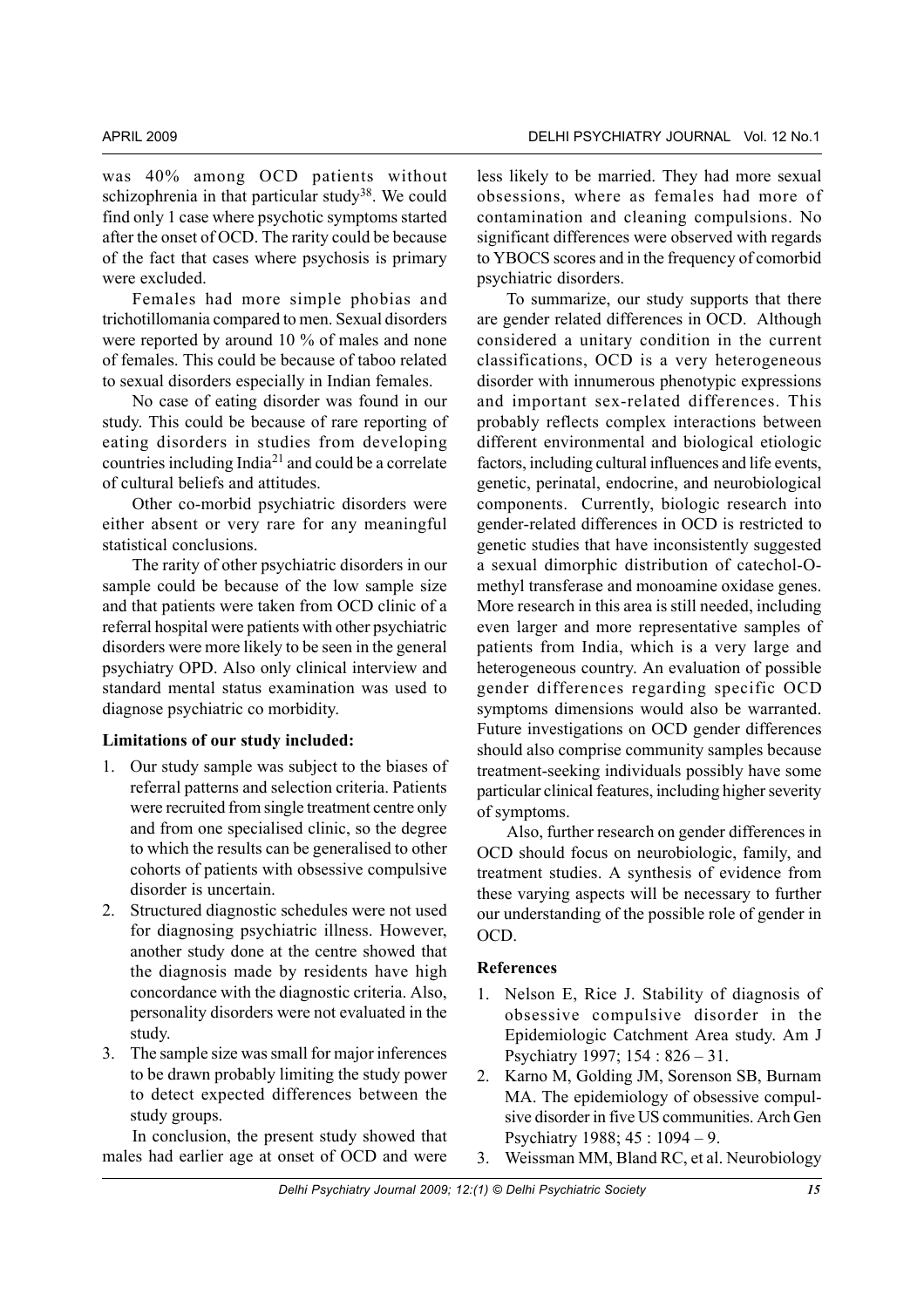of obsessive compulsive disorder. Psychiatr Clin North Am 1992; 15 : 813 – 24.

- 4. Micallef J, Blin O. Neurobiology and clinical pharmacology of obsessive–compulsive disorder. Clin Neuropharmacol 2001; 24 : 191– 207.
- 5. Insel TR, Winslow JT. Neurobiology of obsessive compulsive disorder. Psychiatr Clin North Am 1992; 15 : 813 – 24.
- 6. Stein DJ. Neurobiology of the obsessive compulsive spectrum disorders. Biol Psychiatry 2000; 47 : 296 – 304.
- 7. Rasmussen SA, Eisen JL. Phenomenology of OCD: clinical subtypes, heterogeneity and coexistence. In: Zohar, Y., Insel, T.R., Rasmussen, S.A. (Eds.), Psychobiology of OCD. 1991. Springer-Verlag, New York.
- 8. Lochner C, Stein DJ. Gender in obsessive– compulsive disorder and obsessive – compulsive spectrum disorders—a literature review. Arch Women's Mental Health 2001; 4 : 19 – 26.
- 9. Eichstedt JA, Arnold SL. Childhood-onset obsessive– compulsive disorder: a tic-related subtype of OCD? Clin Psychol Rev 2001; 21 :  $137 - 157$ .
- 10. Lensi P, Cassano GB, Correddu G, et al. Obsessive – compulsive disorder. Familialdevelopmental History, symptomatology, comorbidity and course with special reference to gender-related differences. Br J Psychiatry 1996; 169 : 101 – 107.
- 11. Jaisooryaa TS, Janardhan Reddy YC, Srinatha S, Thennarasu K. Sex differences in Indian patients with obsessive-compulsive disorder. Comprehensive Psychiatry, 2008 Available online at www.sciencedirect.com
- 12. Castle DJ, Deale A, Marks IM. Gender differences in obsessive compulsive disorder. Aust NZJ Psychiatry 1995; 29 : 114 – 17.
- 13. Minichiello WE, Baer L, Jenike MA, Holland, A. Age of onset of major subtypes of obsessive– compulsive disorder. J Anxiety Disord 1990; 4: 150.
- 14. Fischer DJ, Himle JA, Hanna GL. Age and gender effects on obsessive–compulsive symptoms in children and adults. Depress Anxiety 1997; 4 : 237 – 39.
- 15. Matsunaga H, Kirike N, Matsui T, et al. Gender

differences in social and interpersonal features and personality disorders among Japanese patients with obsessive compulsive disorder. Compr Psychiatry 2000; 41 : 266 – 72.

- 16. Alsobrook JP, Zohar AH, Leboyer M, et al. Association between the COMT locus and obsessive–compulsive disorder in females but not males. Am J Med Genet 2002; 114: 116 – 120.
- 17. Camarena B, Rinetti G, Cruz C, Gomez A, Nicolini H. Additional evidence that genetic variation of MAO-A gene supports a gender subtype in obsessive – compulsive disorder. Am J Med Genet 2001; 105: 279 – 282.
- 18. Rasmussen SA, Eisen JL. The epidemiology and clinical features of obsessive compulsive disorder. Psychiatr Clin North America 1992;  $15(4): 743-56$
- 19. Noshirvani HF, Kasvikis Y, Marks IM, Tsarkiris F, Monteiro WO. Gender-divergent aetiological factors in obsessive-compulsive disorder. Br J Psychiatry 1991; 158 : 260 – 3.
- 20. Bogetto F, Venturello S, Albert U, Maina G, Ravizza L. Gender-related clinical differences in obsessive-compulsive disorder. Eur Psychiatry 1999; 14 : 434 – 41.
- 21. Tukel R, Polat A, Genc A, Bozhurt O, Atli H. Gender-related differences among Turkish patients with obsessive-compulsive disorder. Compr Psychiatry 2004; 45 : 362 – 6.
- 22. Goodman WK, Price LH, Rasmussen SA, et al. The Yale-Brown Obsessive Compulsive Scale, I: development, use, and reliability. Arch Gen Psychiatry 1989; 46 : 1006 – 1011.
- 23. Marazziti D, Dell'Osso L, Di Nasso E, Pfanner C, Presta S,Mungai, Cassano GB. Insight in obsessive-compulsive disorder: a study of an Italian sample. Eur Psychiatry 2002; 17 : 407– 410.
- 24. Weissman MM, Horwarth MM. The epidemiology and crossnational presentation of Obsessive-Cumpulsive disorder. Psychiat Clin Nor America 2000; 3(23) : 493 – 508.
- 25. Ray SD. Obsessional states observed in New Delhi. Br J psychiatry 1964; 110 : 181 – 2.
- 26. Bellodi L, Sciuto G, Diaferia G, Ronchi P, Smeraldi E. Psychiatric disorders in the families of patients with obsessive compulsive disorder. Psychiatry Res 1992; 42 : 111 – 120.